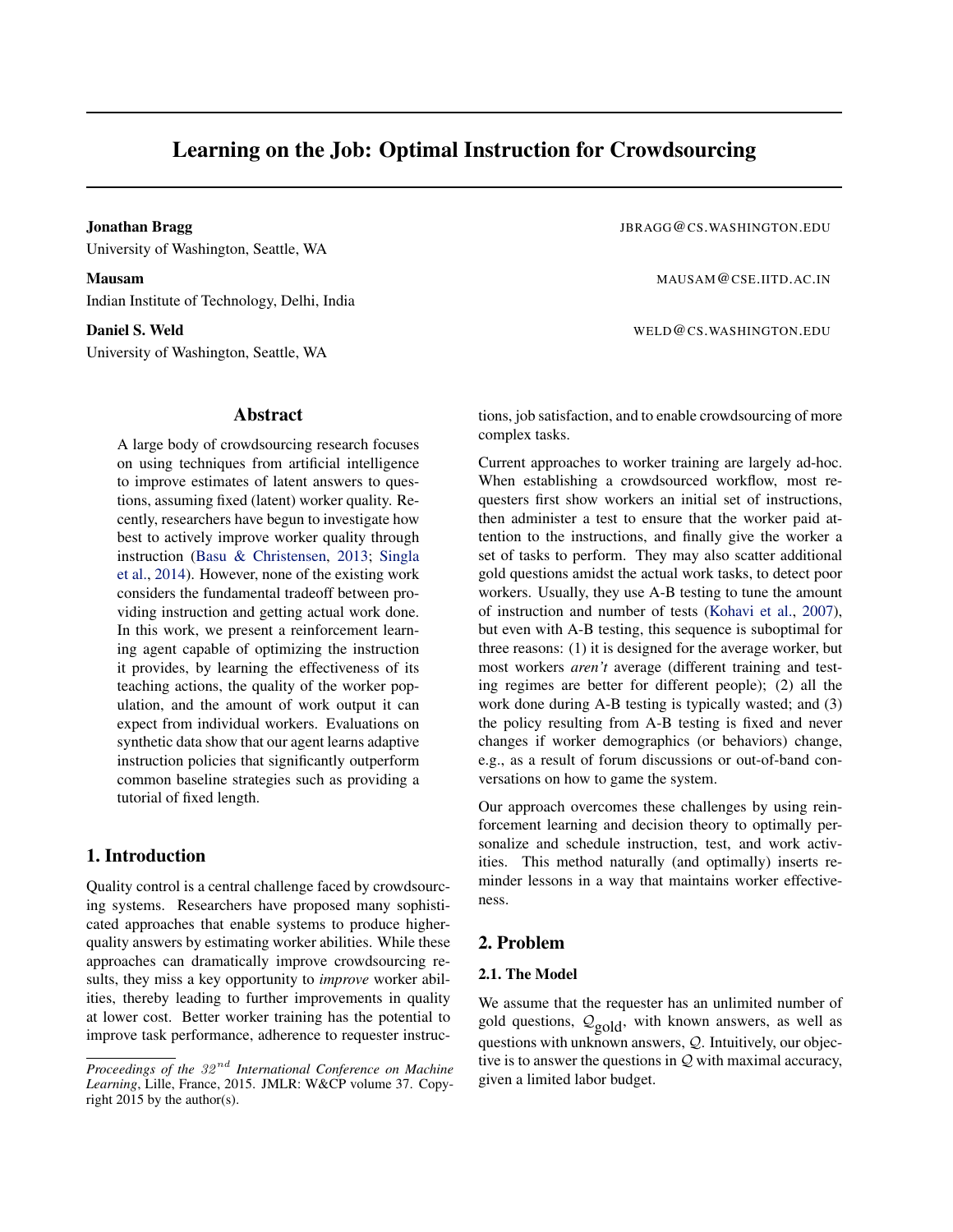<span id="page-1-0"></span>The task is defined by a set  $R$  of guidelines (rules) specified by the requester. Each question  $q$  requires that a worker know a subset of rules,  $\mathcal{R}_q$ , to answer it correctly. In general, we don't know a priori which questions require which rules, but we do know the subset of rules required for each gold question  $q \in \mathcal{Q}_{\text{gold}}$ 

We assume we know the prior probability,  $P(r)$ , of a rule r being required for an unknown question in Q. This quantity can be estimated by computing the fraction of questions in  $\mathcal{Q}_{\text{gold}}$  which require the rule (assuming  $\mathcal{Q}_{\text{gold}}$  represents the overall distribution), or by sampling a small set of questions from Q.

Following the *knowledge tracing* literature [\(Corbett & An](#page-4-0)[derson,](#page-4-0) [1994\)](#page-4-0), we assume that worker  $w$  will answer a question correctly with probability  $(1 - P_{slip})$  if s/he possesses the required skills and with probability  $P_{\text{guess}}$  otherwise. We represent worker  $w$  using a latent boolean vector of skills  $\gamma_w$ , where  $\gamma_{w,r} = 1$  iff the worker knows how to apply rule r to questions. Assuming that each rule  $r \in \mathcal{R}$ occurs with independent probability  $P(r)$ , the probability worker  $w$  answers an unknown question correctly is

$$
P(\text{correct} \mid w) = P_{\text{guess}} \cdot (1 - z) + (1 - P_{\text{slip}}) \cdot z, \tag{1}
$$

where  $z = \prod_{r \in \mathcal{R}} 1 - P(r) \cdot (1 - \gamma_{w,r})$  is the probability that the worker possesses all the required skills. The probability a worker answers a gold question correctly follows the same equation, only we know  $P(r) = 1, \forall r \in \mathcal{R}_q$ , and 0 otherwise. Over time, we learn a prior distribution over  $\gamma_w$  for unseen workers. At any time step, a worker may leave the system with probability  $P_{\text{leave}}$ .

#### 2.2. The Decision Problem

At each time step, the system needs to decide whether to *teach* or *test* the worker (and if so which rule, r, to use), or whether to *ask* the worker to answer an unknown question  $q \in \mathcal{Q}$ .

We model the problem of making this choice as a partially observable Markov decision process (POMDP) [\(Kaelbling](#page-4-0) [et al.,](#page-4-0) [1998;](#page-4-0) [Poupart,](#page-4-0) [2011\)](#page-4-0). Formally, a POMDP is specified by a set of states, set of actions, transition function, observation function, and reward function, which we define as follows.

• The state space S can be factored as  $\langle \Gamma_w, S_a \rangle$ , where  $\Gamma_w$  is a vector of boolean variables corresponding to the latent skill vector  $\gamma_w$  and  $S_a$  is a variable of size  $|\mathcal{R}| + 1$  specifying the last rule tested (or none). <sup>1</sup> Additionally,  $S$  contains a special "submit" state.

- The set of actions, A, consists of four actions: ask the worker an unknown question, select a rule to test (by asking a gold question that requires that rule), teach the worker a rule (we assume one or more pieces of instructional text associated with each rule),  $<sup>2</sup>$  and re-</sup> ject a worker (if the system deems him/her not worth employing). The current system may only teach immediately following a test action. The sequence of a test action followed a teach action corresponds to the *elicit* teaching action used in intelligent tutoring sys-tems [\(Chi et al.,](#page-4-0) [2008\)](#page-4-0).  $3$  Finally, we assume that an external process selects questions from  $Q$  or  $Q_{\text{gold}}$ .
- The transition function  $P(s' | s, a)$  specifies a probability distribution over outcome states supposing that the system executes  $a \in \mathcal{A}$  while in  $s \in \mathcal{S}$ .
	- Reject worker: Enter the submit state with probability 1.
	- Select a rule to test: Worker quits with probability  $P_{\text{leave}}$ . Otherwise, the worker answers and loses knowledge of each rule independently with probability  $P_{\text{lose}}$ . The state variable  $S_a$  is set to the rule tested.
	- Teach the rule that was just tested: The worker gains knowledge of the rule taught with probability  $P_{\text{gain}}$ . The state variable  $S_a$  is reset.
	- Ask an unknown question: Worker quits with probability  $P_{\text{leave}}$ . Otherwise, the worker answers and loses knowledge of each rule independently with probability  $P_{\text{lose}}$ .
- Observation function: The system can only directly observe the worker's answers to ask and test questions. The accuracy of the worker's answer is a function of which rules s/he knows and which are likely to be required by the question, as given in Equation 1. Additionally, we observe when workers leave.
- Reward function: The agent incurs a cost of  $c$  for each ask or test action (indistinguishable to the worker) and  $c_t$  for each teaching action.<sup>4</sup> The reward for asking question  $q \in \mathcal{Q}$  is  $\lambda f(q)$ , where

$$
f(q) = \mathcal{E}\left[\max_{z \in Z_q} P(Z_q = z \mid A_{q,w})\right] - \max_{z \in Z_q} P(Z_q = z)
$$

is the expected accuracy gain produced by incorporating the new information provided by the worker into

<sup>&</sup>lt;sup>1</sup>An additional variable specifying the last action is needed since our observation function does not include the previous state.

 ${}^{2}$ A simple instructional action consisting of restating the rule along with the gold answer can be generated automatically.

<sup>&</sup>lt;sup>3</sup>An alternative teaching action is to *tell* the worker the answer immediately, but this provides less information about worker knowledge.

These labor costs can be computed as part of reinforcement learning, by estimating the average observed time to complete each action and multiplying by a fair wage.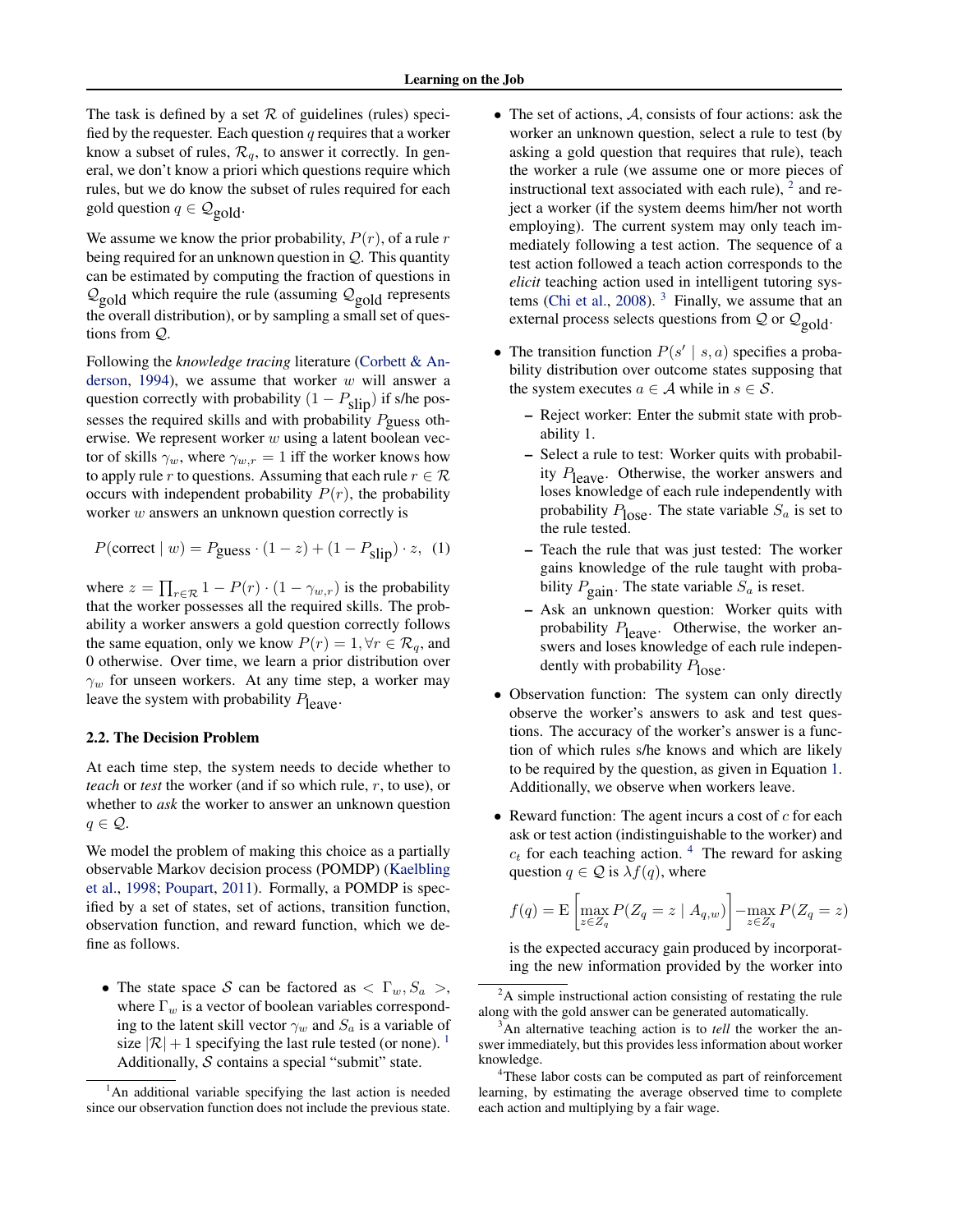the posterior predictions and  $\lambda$  is a parameter specifying the utility of information. In the above equation,  $Z_q$  is the random variable for the latent answer to question q, and  $A_{q,w}$  is the random variable for worker  $w$ 's response to  $q$ . The expectation is taken over possible worker responses, where  $P(A_{q,w} = z \mid Z_q = z)$ is determined by Equation [1.](#page-1-0)

We chose not to include latent answers to questions in the state space in the current work so that the state space does not grow with the number of questions. Moreover, including answers in the state space is unnecessary since we focus on maximizing the benefit provided by each worker separately. In expectation, the model we define is equivalent to a model with a state space that includes the latent answers, and which has a  $2^{|Q|}$  possible submit actions corresponding to submitting an answer for each question. Prior work on decision theoretic crowdsourcing [\(Lin et al.,](#page-4-0) [2012a;b\)](#page-4-0) has used such a model when  $|Q| = 1$ ; our setting is more challenging since we must consider the answers to many tasks simultaneously.

## 3. Experiments

We conducted experiments using synthetic data under a range of hand-estimated parameter configurations to demonstrate the potential benefits of our approach, which are twofold. First, learning a policy using our POMDP approach saves costly A-B testing to find the best fixed policy. Second, in some settings, the learned adaptive policy outperforms reasonable baseline policies, meaning that even extensive A-B testing will not yield a policy that is as good.

We assume in these experiments that worker skills are independent and thus the initial belief state probabilities are  $P(\Gamma_w, S_a) = \prod_{r \in \mathcal{R}} P(\Gamma_{w,r})$  for states where  $S_a$  indicates that no rule has just been tested, and 0 otherwise. Simulations sample workers from this prior. Additionally, we assume binary multiple choice questions and unskewed data  $(P(Z_q) = 0.5, \forall q \in \mathcal{Q})$ , and set  $c = c_t = 0.1$  and  $\lambda = 1$ . We used the ZMDP POMDP solver  $5$  with default configuration settings, maximum solve time of 1 minute  $6$ , and discount factor of 0.99.

Our preliminary experiments compare to baseline policies that teach each rule  $k$  times during an initial tutorial phase. Our experiments assume that  $P(r)$  and  $P(\gamma_{w,r})$  are the same  $\forall r \in \mathcal{R}$ , since these configurations are most favorable to the baseline policies.

#### 3.1. Planning

Our first set of experiments assumes that the model parameters are known.

We experimentally obtain basic policies under a range of parameter settings. For instance, if workers already know the rules with high probability  $(P(\gamma_w))$  is high) or the rules are infrequently needed to answer unknown questions  $(P(r)$  is low), our system learns to begin asking unknown questions immediately (no teaching). The system also limits teaching if workers tend to leave quickly  $(P_{\text{leave}})$  is high). On the other hand, if workers need instruction but fail to respond to teaching ( $P(\gamma_w)$  and  $P_{\text{learn}}$  are low), our system rejects workers immediately.

In addition to finding these policies, our system automatically tunes the amount of instruction. The POMDP policy earns at least as much reward as the best baseline policies in all the configurations tested. Additionally, the adaptive policies typically require significantly fewer teaching actions than baselines since they can better estimate when a worker knows a rule. Using fewer gold questions reduces the burden of creating gold questions for each rule as well as the risk that shared answers to gold questions will enable cheating.

#### 3.2. Reinforcement Learning

When our system is first deployed in a new crowdsourcing environment, it must also learn the POMDP model. This necessitates an exploration-exploitation tradeoff. Preliminary experiments show that our system is able to learn the model using a simple epsilon-greedy strategy.  $7\,$  For episode e (the eth worker hired), we select actions randomly with probability  $1/e$ . We reestimate model parameters and replan prior to each episode. To estimate parameters, we treat the POMDP as an input output hidden Markov model [\(Bengio & Frasconi,](#page-4-0) [1995\)](#page-4-0) and use the Baum-Welch (EM) algorithm initialized with parameters from the previous episode. We use a default prior of Beta $(1.1, 1.1)$ <sup>8</sup> on parameters, but introduce a weak bias toward 0 (Beta(2, 5)) to match our intuition that  $P_{slip}$ ,  $P_{lose}$ , and  $P(\gamma_w)$  tend to be smaller than 0.5.

Figure [1](#page-3-0) shows the learning performance given two rules and a set of plausible parameters ( $P_{\text{leave}} = 0.01, P_{\text{learn}} =$ 0.4,  $P_{\text{lose}} = 0.05$ ,  $P_{\text{slip}} = 0.1$ ,  $P_{\text{guess}} = 0.5$ ,  $P(\gamma_w) =$ 0.2,  $P(r) = 0.5$ ). POMDP (known), the model given true parameters, obtains 4.6 times as much reward as the best baseline policy in our space of baselines (teach each rule twice). Figure [2](#page-3-0) shows a sample execution trace of this

<sup>5</sup> https://github.com/trey0/zmdp

<sup>&</sup>lt;sup>6</sup>Experiments were run on 6-core 2.4 GhZ processors.

<sup>&</sup>lt;sup>7</sup>We also tried a Thompson sampling-based strategy, which performed worse due to high variance in the models and policies.

<sup>&</sup>lt;sup>8</sup>This prior gives initial parameter estimates of 0.5.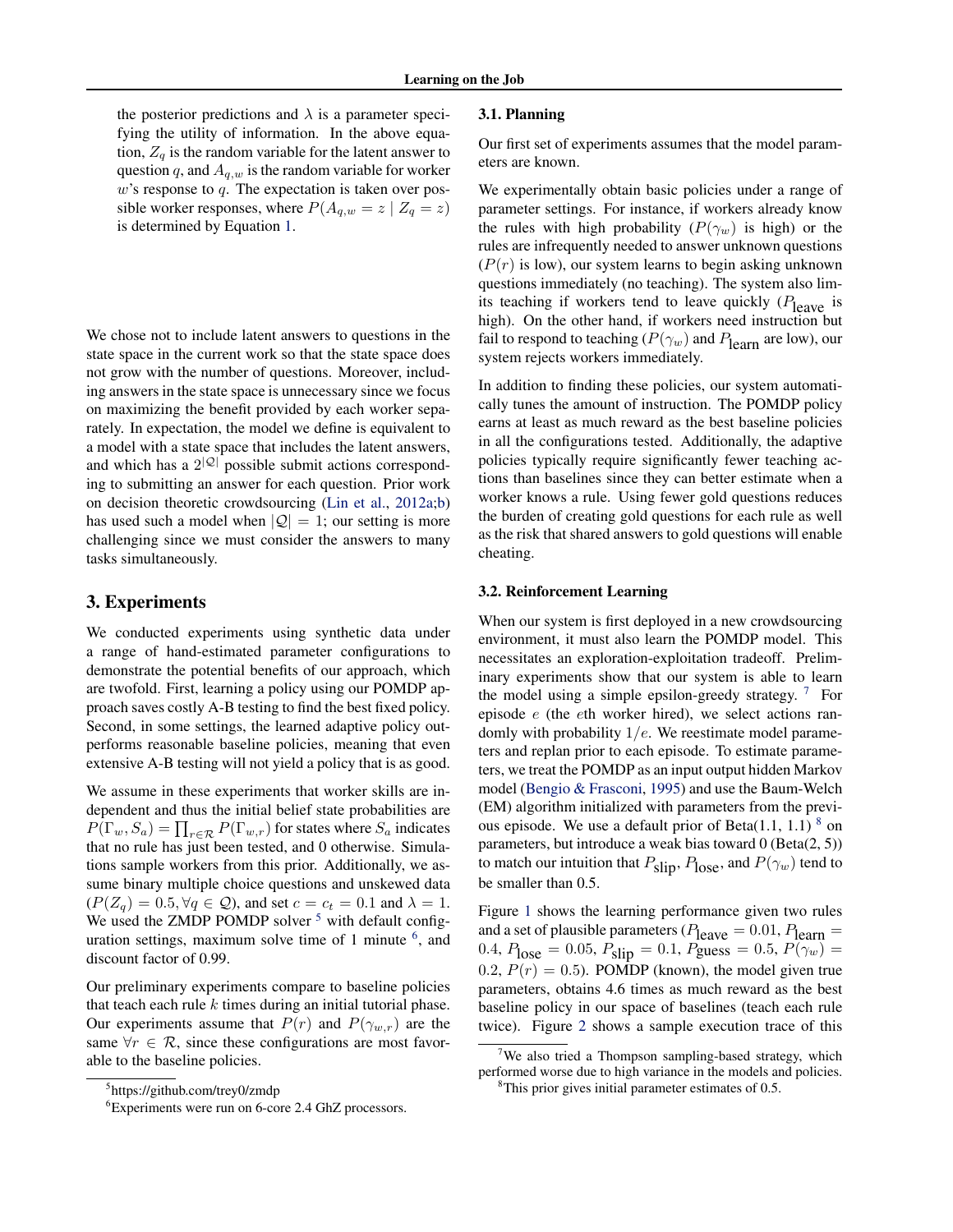<span id="page-3-0"></span>

Figure 1. Cumulative rewards for a simple (two rule) problem, averaged over 1000 simulations and shown with 95% confidence bands. POMDP (known) uses the true parameters, POMDP (learned) reestimates parameters each episode, and the best fixed policy is the baseline policy that teaches each rule twice. Each episode corresponds to hiring a new worker.

model. After having seen 100 workers, the reinforcement learning agent accumulates 2.8 times as much reward as the best baseline policy. While one could make the space of baseline policies arbitrarily more complex (e.g., by introducing an additional parameter controlling intervals between teaching sessions), the POMDP approach is simple to specify, does not require extensive A-B testing, and can perform significantly better even than the best candidate baseline.

#### 4. Related Work

Researchers have begun to investigate how best to improve crowdsourcing worker quality by actively selecting examples for instruction [\(Basu & Christensen,](#page-4-0) [2013;](#page-4-0) [Singla](#page-4-0) [et al.,](#page-4-0) [2014\)](#page-4-0). Unlike our approach, this work focuses solely on teaching and does not consider the tradeoff between providing more instruction and assigning work that helps the system answer unknown questions.

Optimizing instruction for crowdsourcing shares many of the same challenges faced by intelligent tutoring systems. We make use of knowledge tracing [\(Corbett & Anderson,](#page-4-0) [1994\)](#page-4-0), one of the earliest probabilistic models of student learning, but a number of more sophisticated models have also been proposed [\(Koedinger et al.,](#page-4-0) [2013\)](#page-4-0). Researchers have developed techniques for optimizing instruction in intelligent tutoring systems, including using POMDPs to produce better teaching policies (e.g., [\(Rafferty et al.,](#page-4-0) [2011\)](#page-4-0)). However, our system must consider the long-term implications of learning gains (on future tasks), rather than simply minimizing the time to achieve those learning gains.



Figure 2. Sample execution trace for the POMDP (known) model in Figure 1. The number of actions (Y axis) is summed over 1000 workers and drops over time as workers abandon the task. Note that the system executes different (adaptive) teaching sequences depending on test results. Work corresponds to asking an unknown question and Test 1 and Test 2 correspond to testing rules 1 and 2, respectively.

Our approach is also inspired by recent work on optimizing the order in which algebraic lessons are taught in educational mathematics games [\(Liu et al.,](#page-4-0) [2013;](#page-4-0) [Mandel et al.,](#page-4-0) [2014;](#page-4-0) [O'Rourke et al.,](#page-4-0) [2015\)](#page-4-0). Like intelligent tutoring systems, these games seek to maximize student knowledge (or as a proxy, the time spent interacting with the game). In our case, worker knowledge is irrelevant in itself, since workers can leave at any time. Instead, we seek to optimize our accuracy over a set of questions that need answering.

## 5. Conclusions and Future Work

In the future, we plan to conduct live experiments using an NLP data annotation task called relation extraction. Although the relations are familiar ones, such as *lived in*, the annotation guidelines specified by benchmarks like the NIST Text Analysis Conference KBP challenge [\(Surdeanu](#page-4-0) [& Ji,](#page-4-0) [2014\)](#page-4-0) include numerous rules, some of which are counter-intuitive and must be learned by workers.

There are many possible directions to extend this work. We plan to include the latent answers as part of our state, to enable reasoning about answers across workers. Additionally, we plan to scale the model so that it is capable of handling more complex tasks with many more rules. While researchers have successfully solved POMDPs with large state spaces by exploiting factored representations (e.g., [\(Hoey et al.,](#page-4-0) [2007\)](#page-4-0)), scaling the number of state variables and actions is challenging, as is learning parameters for such a model. Furthermore, reinforcement learning is made more challenging by the fact that rewards for asking unknown questions are not directly observable and depend